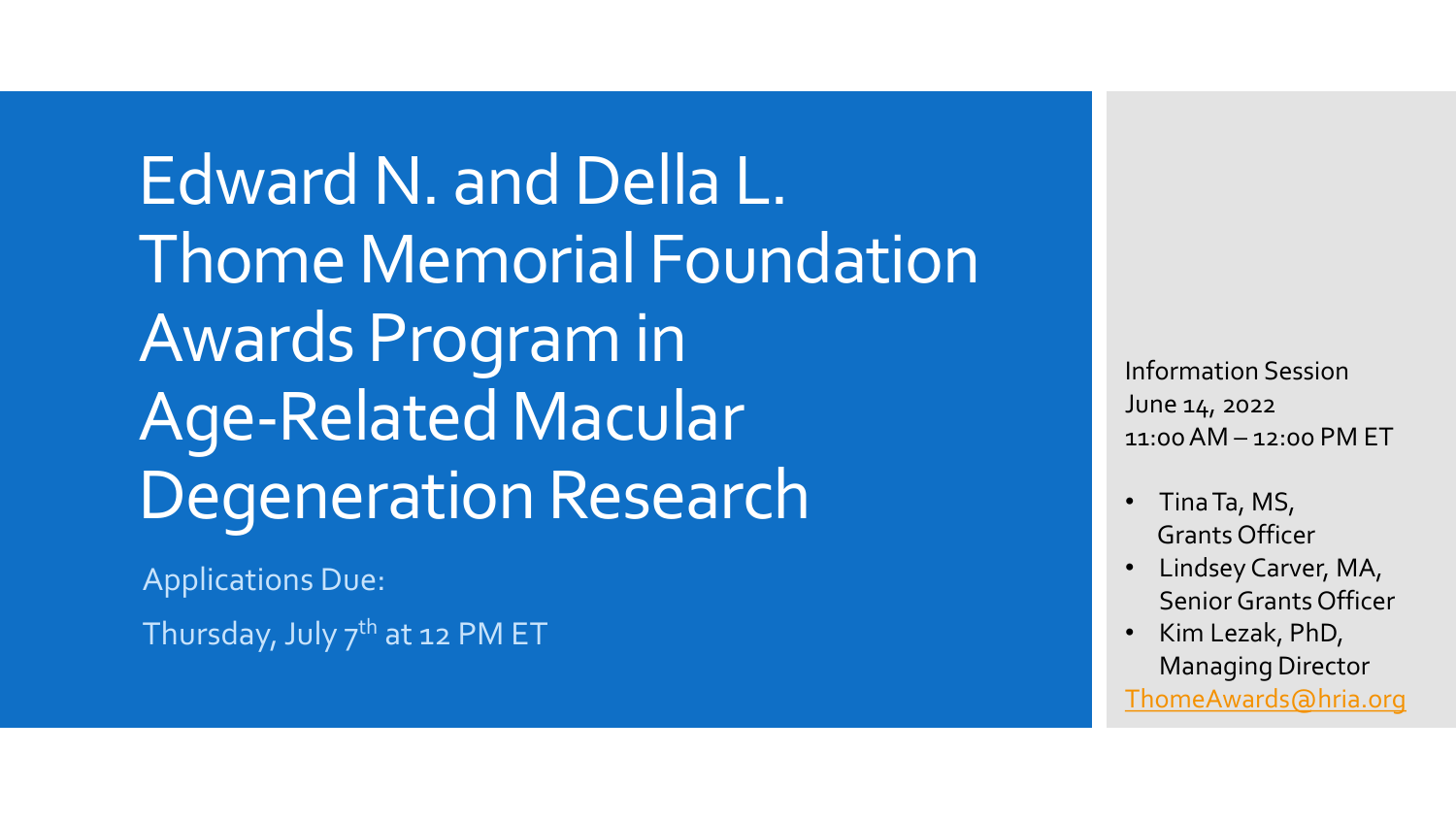Program Mission & Research Focus

### Program Mission

The Edward N. & Della L. Thome Memorial Foundation was created in 2002 to advance the health of older adults through the support of direct service projects and medical research on diseases and disorders affecting older adults. In keeping with the Foundation's mission, the goal of the 2023 Awards Program is to **support preclinical research that will lead to improved therapies and therapeutic strategies for individuals suffering from age-related macular degeneration (AMD)**.

### Research Focus

Successful research proposals should fall along the preclinical research spectrum such that they can be "carried out using cell or animal models of disease; samples of human or animal tissues; or computer assisted simulations of drug, device or diagnostic interactions within living systems"<sup>1</sup>

Funding areas include, but are not limited to:

- The discovery and testing of small molecule, genetic, and other therapies directed at promising targets associated with AMD
- 2. Local drug delivery systems and neuroprotective strategies
- 3. New imaging modalities or computational studies that improve treatment strategies and outcomes

Basic research and clinical trails are outside the scope of this program.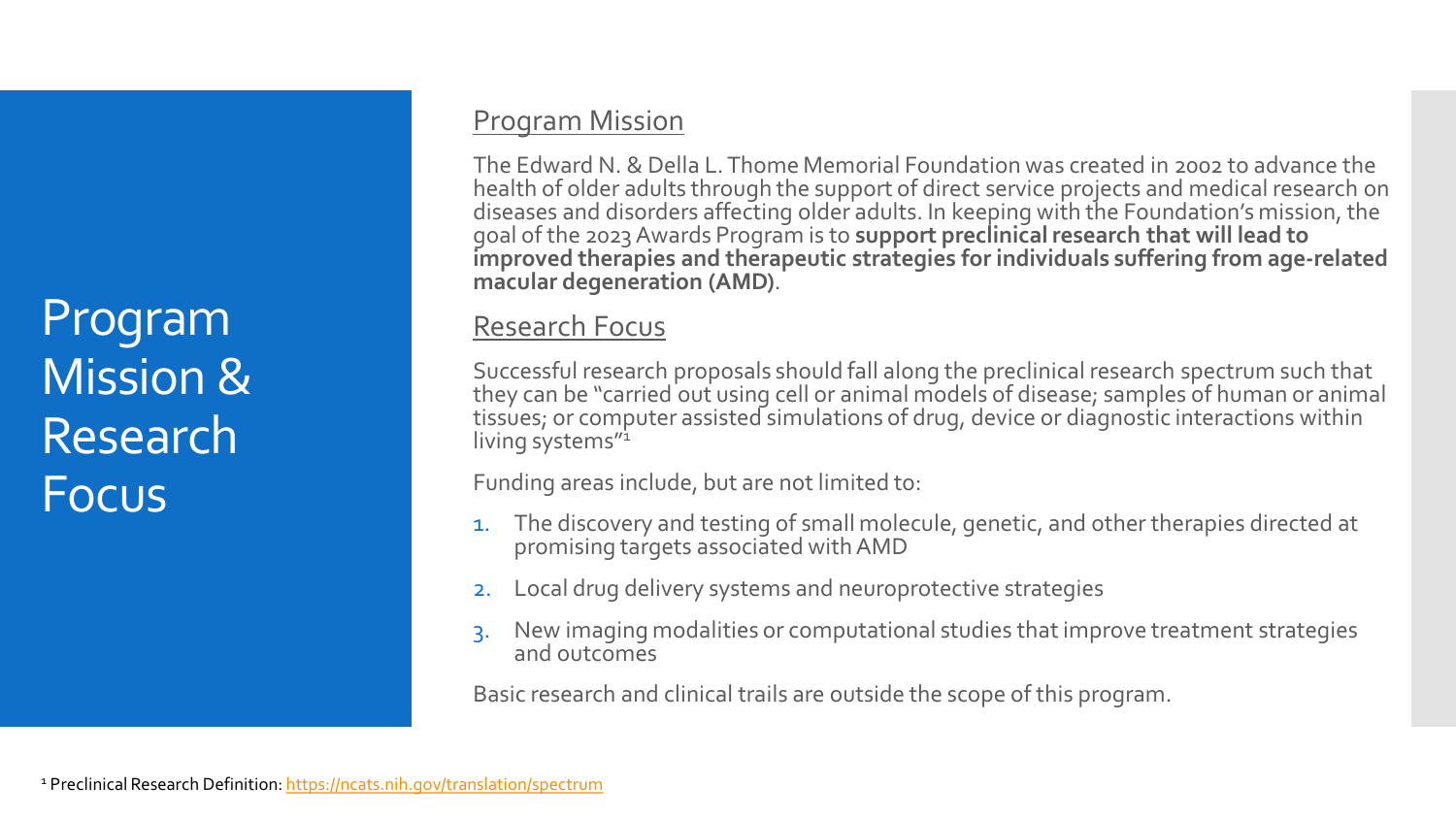# Program **Overview**

- **Award Period**: February 15, 2023 February 14, 2025
- **Funding Amount**: \$500,000 over 2 years

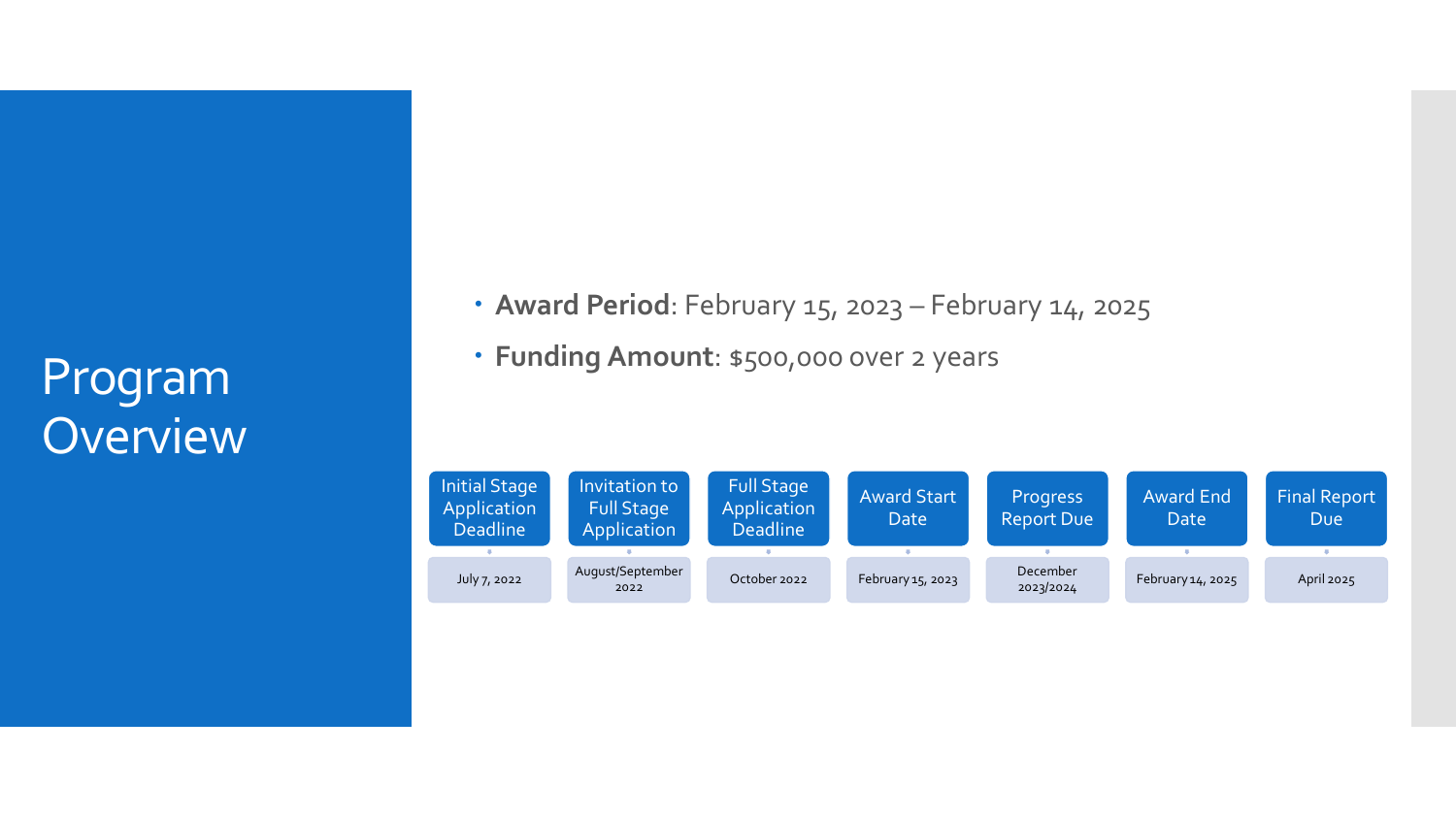# **Eligibility**

- The administrative lead applicant must hold a faculty appointment at a non-profit academic, medical, or research institution in the United States.
- PIs must be independent investigators with demonstrated institutional support and specialized space and facilities needed to conduct the proposed research.
- Applicants and key personnel may not have funding for a similar project.
- Individuals who are current Thome Foundation Awards Program in Age-Related Macular Degeneration or Alzheimer's Disease Research awardees at the time of Initial Proposal deadline are not eligible to apply for the 2023 grant cycle.
- Each PI may only submit one application.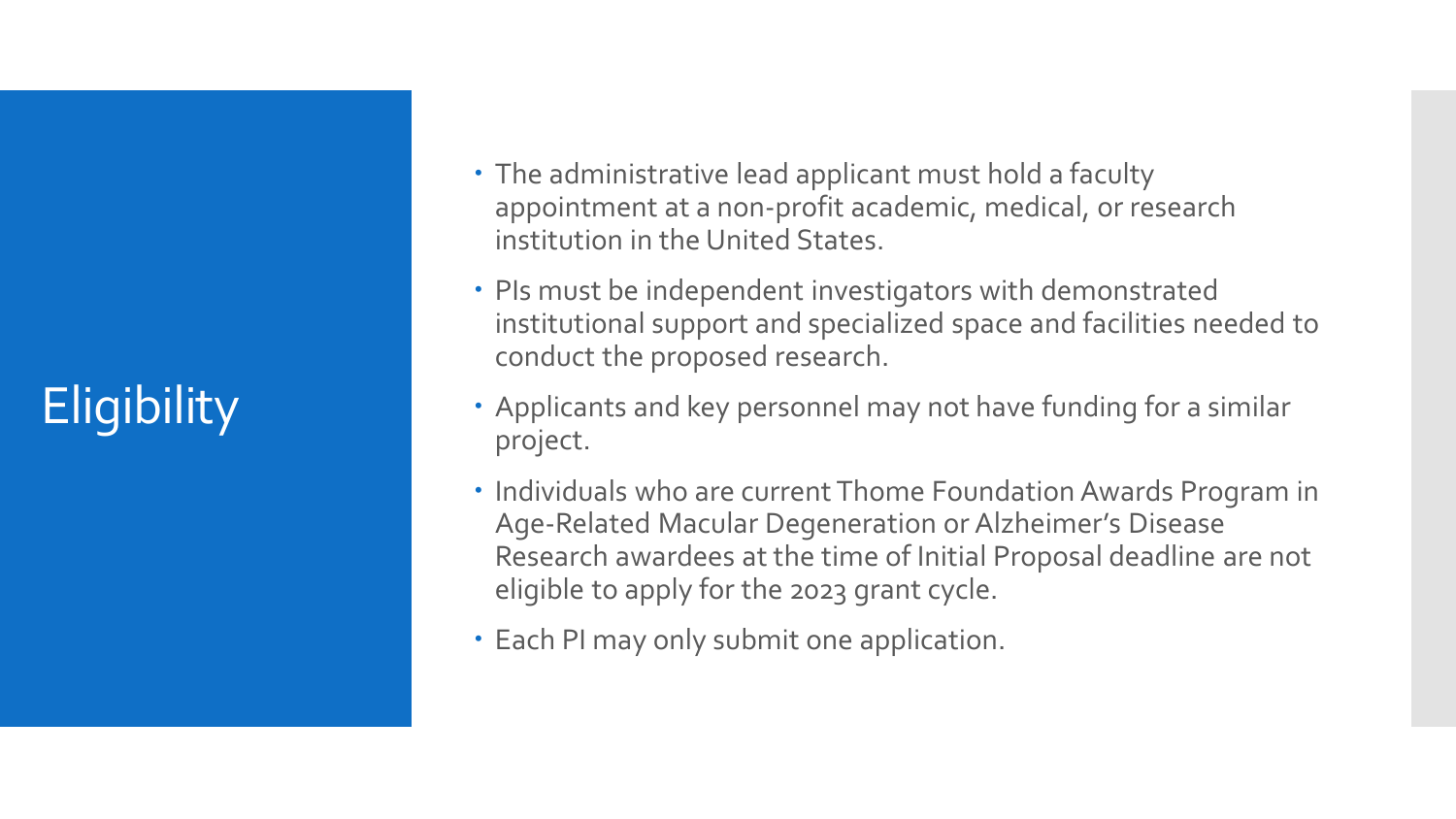# Review Criteria

#### Significance, Innovation, and Impact

- Seeks to improve therapies and therapeutic strategies for individuals suffering from AMD
- Seeks to move insights from basic sciences towards clinical practice
- Creative and addresses a critical scientific or therapeutic barrier/roadblock that will open a new avenue for AMD therapies

#### Research Project

- Based on sound precedents and clear rational
- Objectives are technically feasible
- Research methodology is realistic and sufficiently powered
- Proposed work suggests next steps upon the finding of positive, negative, or null results
- Timeline is comprehensive, activities described are related to the project completion and enhance the effectiveness of the scope of work
- Budget is realistic and appropriate

### Applicant &

#### Co -Investigators

- Applicant's background and experience is well suited for completion of the proposed work
- Roles of the Co Investigators are well defined and aligned with the background and skills necessary for the successful completion of the research
- Application shows a strong commitment to fostering a positive research culture, including activities that support a diverse, equitable, and inclusive research environment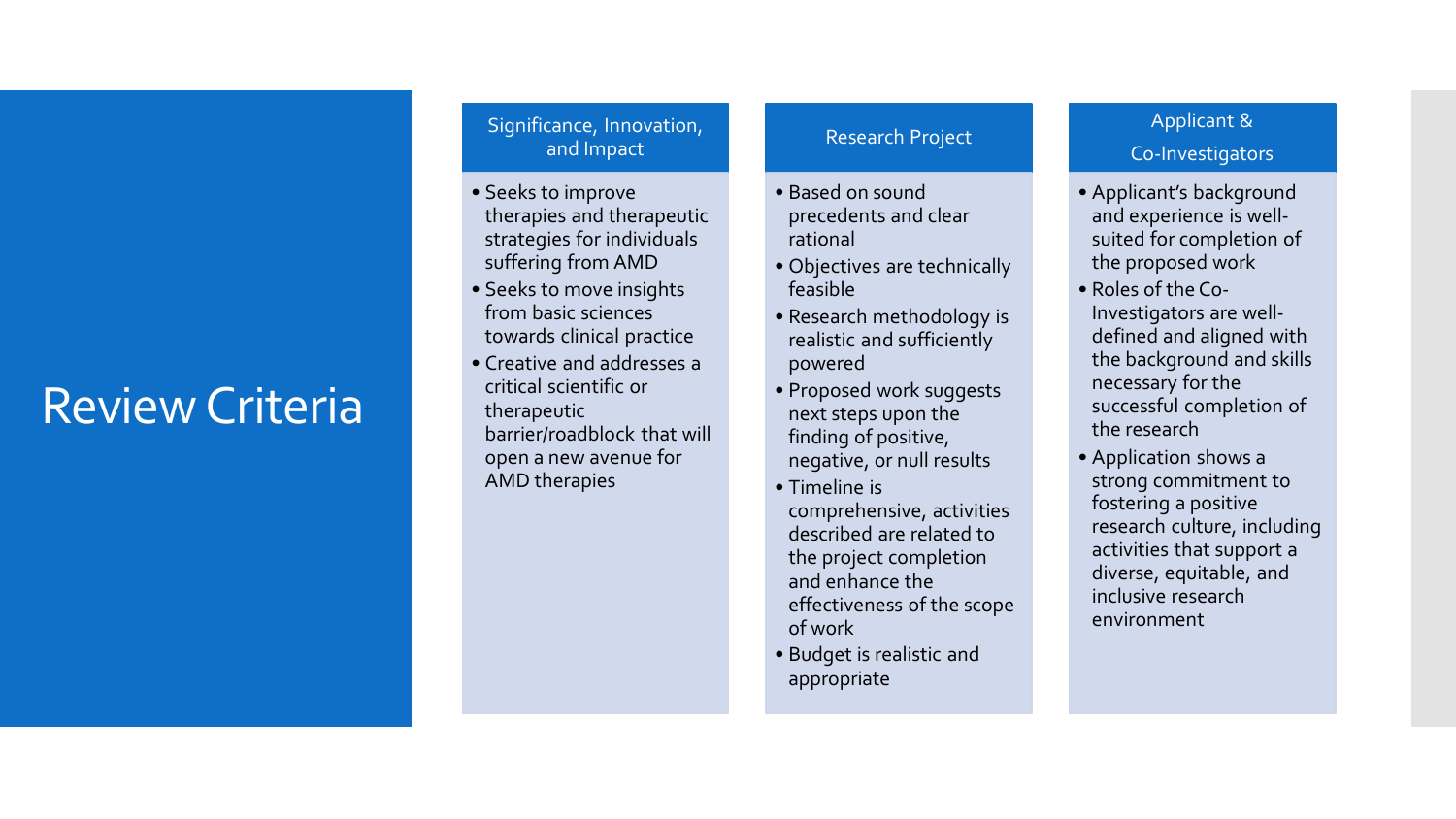**Common** Pitfalls to Avoid

# **Clarity**

- "Translatability of animal models to human AMD disease unclear."
- "The scope of the studies purposed is quite ambitious. While there are several questions posed in the proposal and endpoints are defined, it is not clear what will constitute a successful outcome and how the  $\dot{ }$ data will be used going forward."
- "While the logical structure and motivation of the aims are clear, the scope and nature of the experiments are not defined."

## **Research Focus**

- "*New Mouse Model* does not model AMD well. This is an interesting basic science question, but it is not really ready for translation yet."
- "The power of the study is not evident no sample calculations are presented for numbers needed in these groups."
- "The feasibility of the *fantastic sequencing* and other new techniques in the proposal have not been determined. Additional preliminary data is needed."

# **Funding Overlap**

• "It is unclear if there is overlap between this application and current/pending funding."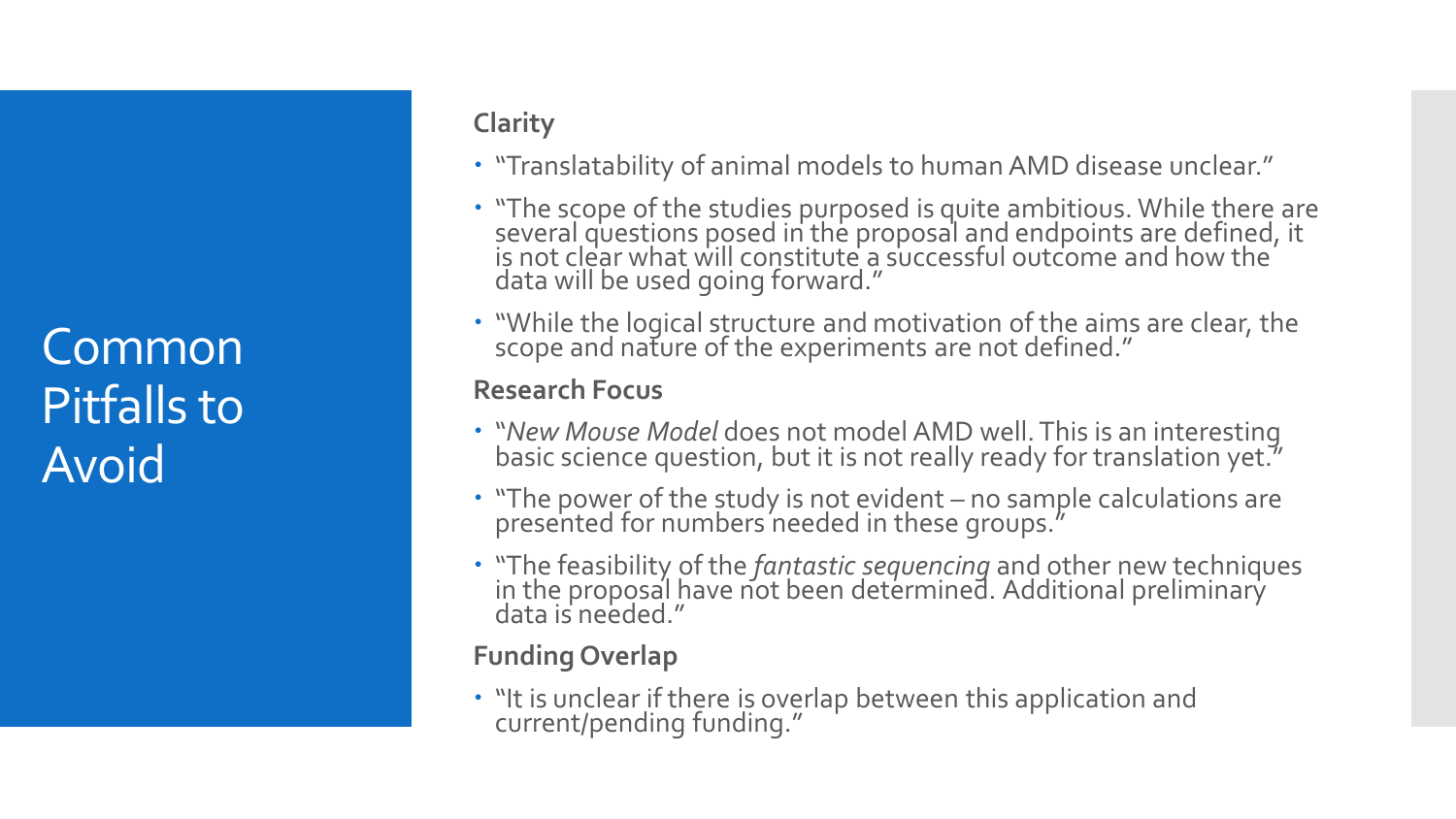Proposal Writing Tips

- Be reflective of the program goals and review criteria
- Be clear, concise, and logical
- Use language understandable to a general scientific audience (avoid jargon when possible)
- All personnel included should be clearly justified
- Be realistic (budget, work, timeline)
- Seek feedback from others